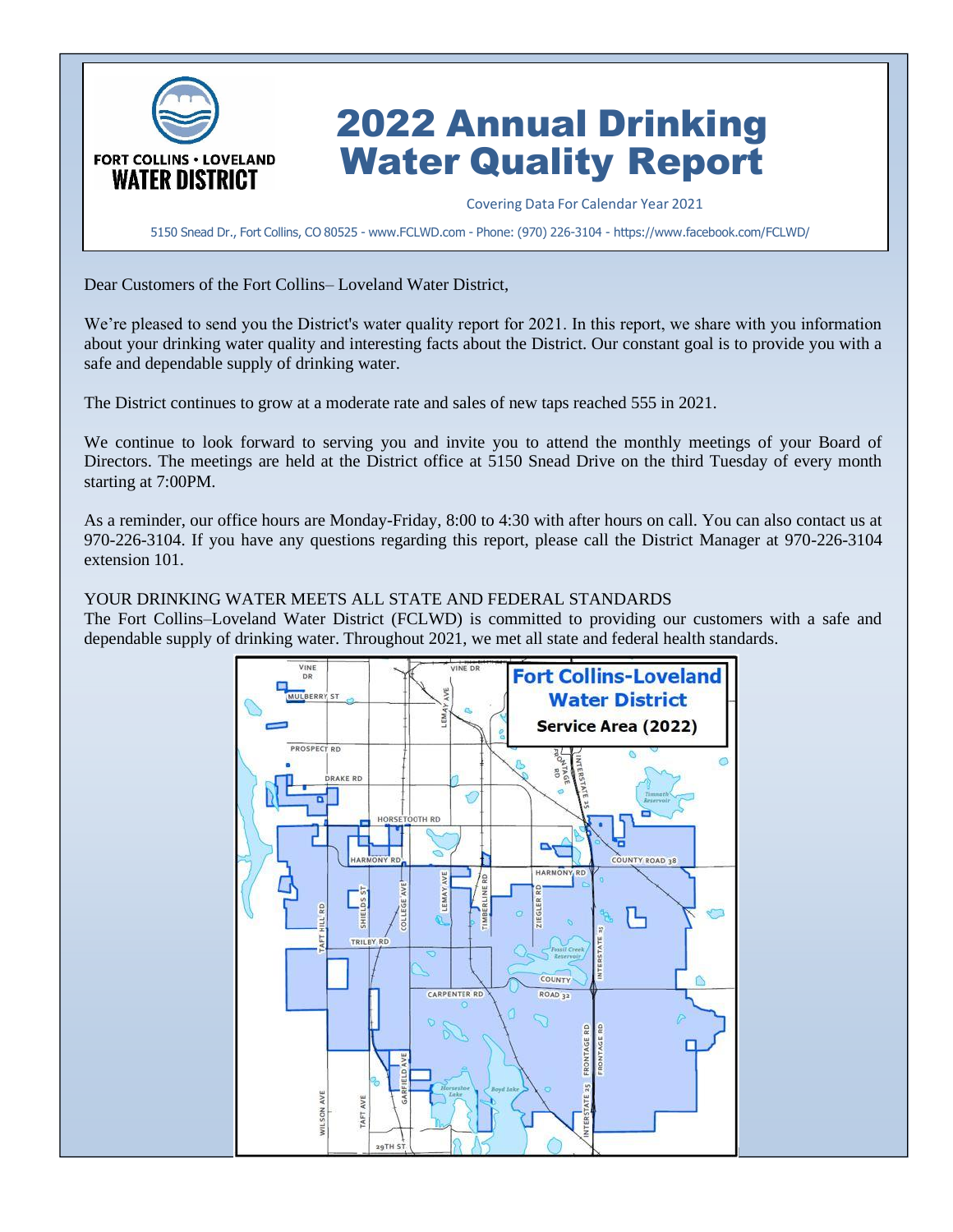#### **WHERE DOES YOUR WATER COME FROM?**

The water delivered to you by the FCLWD comes from the Soldier Canyon Water Treatment Authority (SCWTA) and the City of Fort Collins, which pull from the Poudre River and Horsetooth Reservoir. The SCWTA water treatment plant is owned and operated by the Fort Collins-Loveland Water District, the East Larimer County Water District and the North Weld County Water District. FCLWD sometimes purchases water from the City of Loveland and North Weld County Water District during summer demand and sells water to the Town of Windsor, the City of Loveland, the Little Thompson Water District, and Spring Canyon Water District.

Sources (Water Type – Source Type)\_

PURCHASED WATER CO0135485 (Surface Water-Consecutive Connection) City of Loveland

PURCHASED WATER CO0162553 (Surface Water-Consecutive Connection) North Weld County Water District

PURCHASED WATER CO0135718 (Surface Water-Consecutive Connection) Soldier Canyon Filter Plant

PURCHASED WATER CO0135291 (Surface Water-Consecutive Connection) City of Fort Collins



## **SOURCE WATER ASSESSMENT AND PROTECTION (SWAP) SOLDIER CANYON WATER TREATMENT AUTHORITY CO0135718**

The Colorado Department of Public Health and Environment (CDPHE) has provided us with a Source Water Assessment Report for our water supply. You may obtain a copy of the report by visiting [www.colorado.gov/cdphe/ccr. T](http://www.colorado.gov/cdphe/ccr.)he Report is located under Guidance "Source Water Assessment Reports". Search the table using 135718 Soldier Canyon Filter Plant, or by contacting Ken Garrett at 970-482-3143. The Source Water Assessment Report provides a screening level evaluation of potential contamination that COULD occur. It Does Not mean that the contamination HAS or WILL occur. We can use this information to evaluate the need to improve our current water treatment capabilities and prepare for future contamination threats. This can help us insure that quality finished water is delivered to your homes. In addition, the source water assessment results provide a starting point for developing a source water protection plan. Potential sources of contamination in our source water area may come from: EPA hazardous waste generators, Commercial/Industrial/ Transportation, low intensity residential, urban recreational grasses, row crops, fallow, pasture/hay, mixed forest, & oil/gas wells, Solid waste sites, deciduous forest, evergreen forest, septic systems, road miles, EPA chemical inventory/storage sites, EPA toxic release inventory sites, permitted wastewater discharge sites, & other facilities, aboveground, underground, and leaking storage tank sites, & existing/abandoned mine sites.

#### **SOURCE WATER ASSESSMENT AND PROTECTION (SWAP) CITY OF FORT COLLINS CO0135291**

The City of Fort Collins completed a Source Water Protection Plan (SWPP) in 2016. The SWPP found that the highest potential threats of pollution to the Cache la Poudre River and Horsetooth Reservoir are past and future wildfires, and historical mining. A follow-up report on mining in these watersheds determined that the risk of contamination from historical mining is low. To obtain a copy of either report, contact Mark Kempton at 970-221-6692.

The Colorado Department of Public Health and Environment may have provided us with a Source Water Assessment Report for our water supply. For general information or to obtain a copy of the report please visit [www.colorado.gov/cdphe/ccr.](http://www.colorado.gov/cdphe/ccr) The report is located under "Guidance: Source Water Assessment Reports". Search the table using 135291, FT COLLINS CITY OF, or by contacting MARK KEMPTON at 970-221-6692. The Source Water Assessment Report provides a screening-level evaluation of potential contamination that *could* occur. It *does not* mean that the contamination *has or will* occur. We can use this information to evaluate the need to improve our current water treatment capabilities and prepare for future contamination threats. This can help us ensure that quality finished water is delivered to your homes. In addition, the source water assessment results provide a starting point for developing a source water protection plan. Potential sources of contamination in our source water are EPA Hazardous Waste Generators, EPA Chemical Inventory/Storage Sites, EPA Toxic Release Inventory Sites, Permitted Wastewater Discharge Sites, Aboveground, Underground and Leaking Storage Tank Sites, Solid Waste Sites, Existing/Abandoned Mine Sites, Concentrated Animal Feeding Operations, Other Facilities, Commercial/Industrial/Transportation, Low Intensity Residential, Urban Recreational Grasses, Row Crops, Fallow, Pasture/Hay, Deciduous Forest, Evergreen Forest, Mixed Forest, Septic Systems, Oil/Gas Wells, and Road Miles.

Please contact us to learn more about what you can do to help protect your drinking water sources, any questions about the Drinking Water Quality Report, to learn more about our system, or to attend scheduled public meetings. We want you, our valued customers, to be informed about the services we provide and the quality water we deliver to you every day.

2022 ANNUAL DRINKING WATER QUALITY REPORT FOR CALENDAR YEAR 2021 2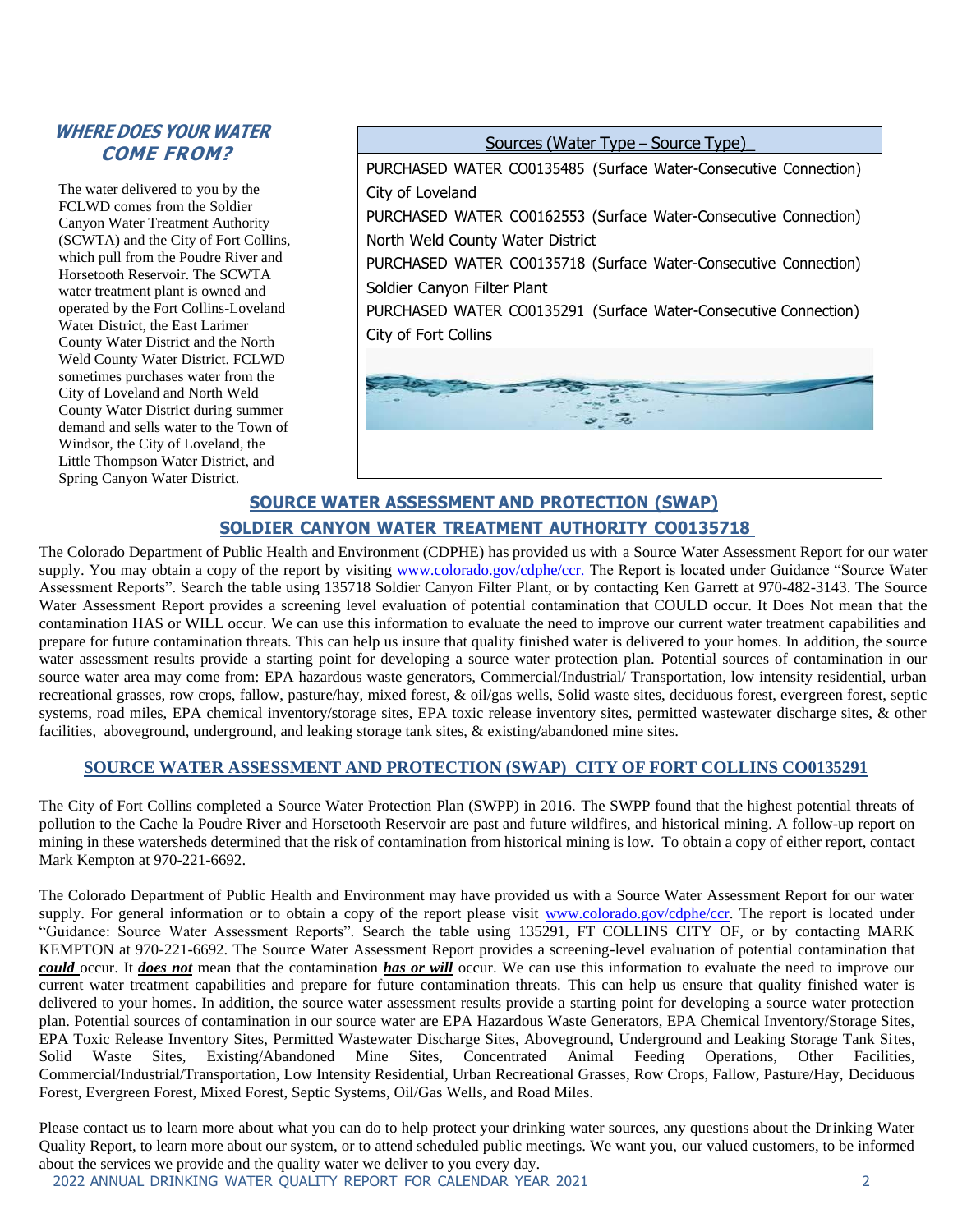#### **SOURCE WATER ASSESSMENT AND PROTECTION (SWAP) CITY OF LOVELAND CO0135485**

The Colorado Department of Public Health and Environment may have provided us with a Source Water Assessment Report for our water supply. For general information or to obtain a copy of the report please visit wqcdcompliance.com/ccr. The report is located under "Guidance: Source Water Assessment Reports". Search the table using 135485, LOVELAND CITY OF, or by contacting JEFF MONSON at 970-667-4416. The Source Water Assessment Report provides a screening-level evaluation of potential contamination that *could* occur. It *does not* mean that the contamination *has or will* occur. We can use this information to evaluate the need to improve our current water treatment capabilities and prepare for future contamination threats. This can help us ensure that quality finished water is delivered to your homes. In addition, the source water assessment results provide a starting point for developing a source water protection plan. Potential sources of contamination in our source water area are listed on the next page.

Please contact us to learn more about what you can do to help protect your drinking water sources, any questions about the Drinking Water Quality Report, to learn more about our system, or to attend scheduled public meetings. We want you, our valued customers, to be informed about the services we provide and the quality water we deliver to you every day.

#### **Detected Contaminants**

The Fort Collins-Loveland Water District , the City of Fort Collins, and the Soldier Canyon Filter Plant routinely monitor for contaminantsin your drinking water according to Federal and State laws. The following table(s) show all detections found in the period of January 1 to December 31, 2021, unless otherwise noted. The State of Colorado requires us to monitor for certain contaminants less than once per year because the concentrations of these contaminants are not expected to vary significantly from year to year, or the system is not considered vulnerable to this type of contamination. Therefore, some of our data, though representative, may be more than one year old. Violations and Formal Enforcement Actions, if any, are reported in the last section of this report.

Note: Only detected contaminants sampled within the last 5 years appear in this report. If no tables appear in this section, then no contaminants were detected in the last round of monitoring.

|                                                                                                                                                                                                                                                                                                                                                                                                                                                                                                                                                                                                                                                                                                                                                                                                                                                                                                                                                                                                                                                                                                                                                                                                                                                                                                                                                                                                                                                                                                                                                                                                                                                                                                                                                                                                   | Definitions of Terms Used In                                                                                                                                                                                                                                                                                                                                                                                                                                                                                                                                                                                                                                                                                                                                                                                                                                                                                                                                                                                                                                                                                                                                                                                                                                                                                                                                                                                                                                                                                                                      |
|---------------------------------------------------------------------------------------------------------------------------------------------------------------------------------------------------------------------------------------------------------------------------------------------------------------------------------------------------------------------------------------------------------------------------------------------------------------------------------------------------------------------------------------------------------------------------------------------------------------------------------------------------------------------------------------------------------------------------------------------------------------------------------------------------------------------------------------------------------------------------------------------------------------------------------------------------------------------------------------------------------------------------------------------------------------------------------------------------------------------------------------------------------------------------------------------------------------------------------------------------------------------------------------------------------------------------------------------------------------------------------------------------------------------------------------------------------------------------------------------------------------------------------------------------------------------------------------------------------------------------------------------------------------------------------------------------------------------------------------------------------------------------------------------------|---------------------------------------------------------------------------------------------------------------------------------------------------------------------------------------------------------------------------------------------------------------------------------------------------------------------------------------------------------------------------------------------------------------------------------------------------------------------------------------------------------------------------------------------------------------------------------------------------------------------------------------------------------------------------------------------------------------------------------------------------------------------------------------------------------------------------------------------------------------------------------------------------------------------------------------------------------------------------------------------------------------------------------------------------------------------------------------------------------------------------------------------------------------------------------------------------------------------------------------------------------------------------------------------------------------------------------------------------------------------------------------------------------------------------------------------------------------------------------------------------------------------------------------------------|
|                                                                                                                                                                                                                                                                                                                                                                                                                                                                                                                                                                                                                                                                                                                                                                                                                                                                                                                                                                                                                                                                                                                                                                                                                                                                                                                                                                                                                                                                                                                                                                                                                                                                                                                                                                                                   | Report                                                                                                                                                                                                                                                                                                                                                                                                                                                                                                                                                                                                                                                                                                                                                                                                                                                                                                                                                                                                                                                                                                                                                                                                                                                                                                                                                                                                                                                                                                                                            |
| Fort Collins - Loveland Water District - FCLWD ID#C00135292<br>City of Fort Collins - FC ID# CO0135291 Soldier Canyon<br>Filter Plant/TD, SCFP - ID#CO0135718<br>Action Level (AL): The concentration of a contaminant, which, if exceeded,<br>triggers treatment or other requirements, which a water system must<br>follow.<br><b>Maximum Contaminant Level (MCL):</b> The highest level of a contaminant<br>allowed in drinking water.<br>Maximum Contaminant Level Goal (MCLG): The level of a contaminant in<br>drinking water below which there is no known or expected risk to<br>health. MCLGs allow for a margin of safety.<br>Maximum Residual Disinfectant Level (MRDL): The highest level of a<br>disinfectant allowed in drinking water. There is convincing evidence that<br>addition of a disinfectant is necessary for control of microbial contaminants.<br>Maximum Residual Disinfectant Level Goal (MRDLG): The level of a drinking<br>water disinfectant, below which there is no known or unexpected risk to<br>health. MRDLGs do not reflect the benefits of the use of disinfectants to<br>control microbial contaminants.<br>Nephelometric Turbidity Unit (NTU): A measure of the clarity or cloudiness of<br>water. Turbidity in excess of 5 NTU is just noticeable to the average person.<br>Parts per billion (ppb) or Micrograms per liter (µg/1): One part per billion<br>corresponds to one minute in 2,000 years or one penny in<br>\$10,000,000.<br>Parts per million (ppm) or Milligrams per liter (mg/l): One part per million<br>corresponds to one minute in two years or one penny in \$10,000.<br>PicoCuries per Liter (pCi/l): A measure of radioactivity in water.<br><b>Treatment Technique (TT):</b> A required process intended to reduce the level of | <b>Range:</b> The lowest value to the highest value.<br>Gross Alpha, Including RA, Excluding RN & U: Gross alpha particle<br>activity compliance value. It includes radium-226, but excludes radon 222 and<br>uranium.<br>Violation(No Abbreviation) A failure to meet a Colorado Primary Drinking Water<br>Regulation.<br>Formal Enforcement Action(No Abbreviation) An escalated action taken by the<br><b>State</b><br>(due to the number and/or severity of violations) to bring a non-compliant water<br>system back into compliance by a certain time, with an enforceable consequence if<br>the schedule is not met.<br>Health-Based: A violation of either a MCL or TT.<br><b>Non-Health-Based:</b> A violation that is not a MCL or TT.<br><b>Variance and Exemptions (V/E):</b> Department permission not to meet a MCL or<br>treatment technique under certain conditions.<br><b>Compliance Value (No Abbreviation):</b> Single or calculated value<br>used to determine if regulatory contaminant level (e.g. MCL) is met.<br>Examples of calculated values are the 90 <sup>th</sup> Percentile, Running<br>Annual Average (RAA) and Locational Running Annual Average<br>$(LRAA)$ .<br>Sample Size (n): Number or count of values (i.e. number of water<br>samples collected).<br><b>Not Applicable (N/A):</b> Does not apply or not available.<br>Level 1 Assessment: A study of the water system to identify potential<br>problems and determine (if possible) why total coliform bacteria have<br>been found in our water system. |
| a contaminant in drinking water.<br>Average (x-bar) The typical value.                                                                                                                                                                                                                                                                                                                                                                                                                                                                                                                                                                                                                                                                                                                                                                                                                                                                                                                                                                                                                                                                                                                                                                                                                                                                                                                                                                                                                                                                                                                                                                                                                                                                                                                            | Level 2 Assessment: A very detailed study of the water system to<br>identify potential problems and determine (if possible) why an E. coli<br>MCL violation has occurred and/or why total coliform bacteria have<br>been found in our water system on multiple occasions.                                                                                                                                                                                                                                                                                                                                                                                                                                                                                                                                                                                                                                                                                                                                                                                                                                                                                                                                                                                                                                                                                                                                                                                                                                                                         |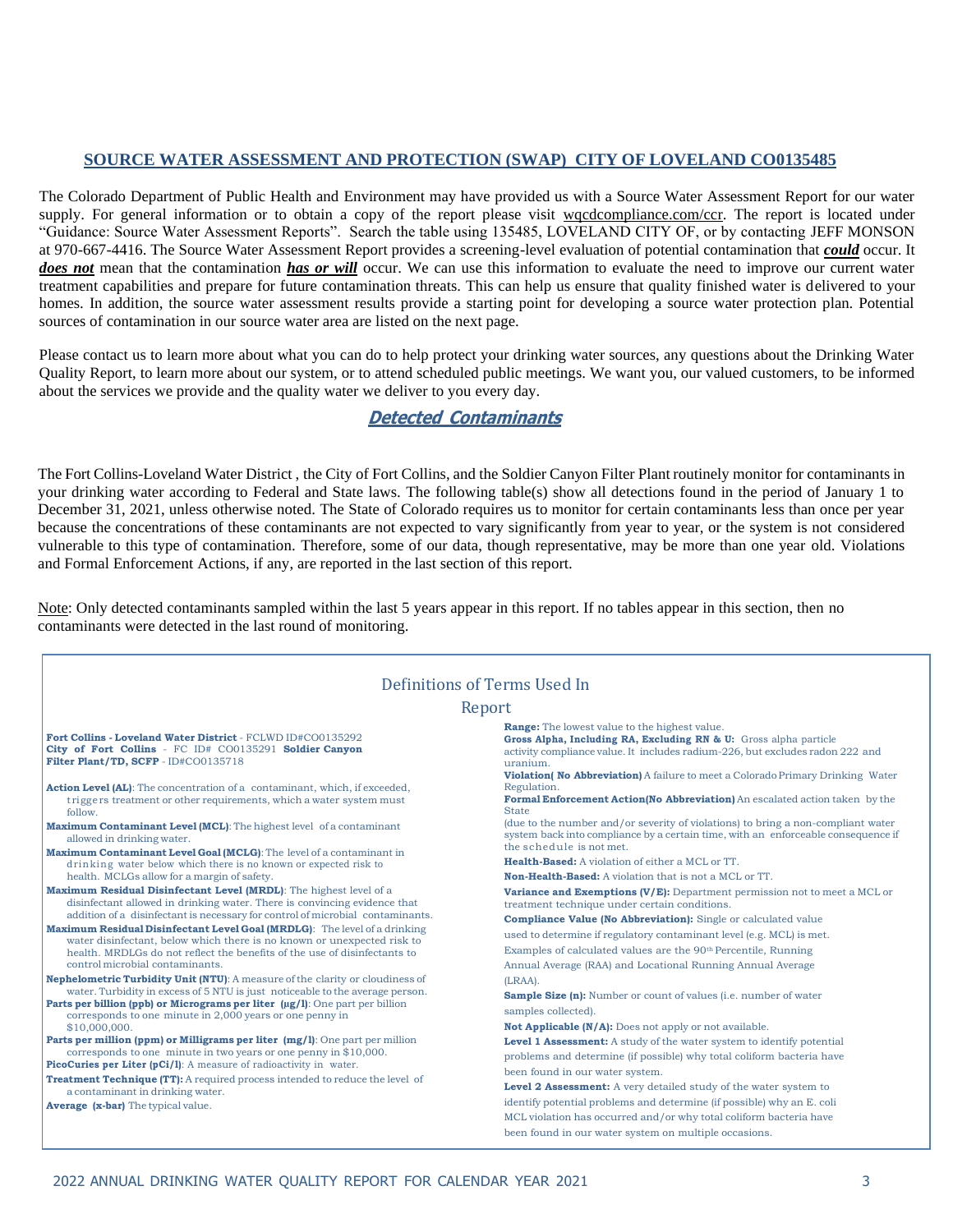# **General Information**

\*Esta informacion es importante, si no puede leerla, pidale a alguien que la traduzca, por favor\*

The sources of drinking water (both tap water and bottled water) include rivers, lakes, streams, ponds, reservoirs, springs, and wells. As water travels, over the surface of the land or through the ground, it dissolves naturally occurring minerals and, in some cases, radioactive material, and can pick up substances resulting from the presence of animals or from human activity. Contaminants that may be present in source water include:

- Microbial contaminants, such as viruses and bacteria that may come from sewage treatment plants, septic systems, agricultural livestock operations, and wildlife.
- Inorganic contaminants salts and metals, which can be naturally occurring or result from urban storm water runoff, industrial or domestic wastewater discharges, oil and gas production, mining of farming
- Pesticides and herbicides that may come from a variety of sources, such as agriculture, urban stormwater runoff, and residential uses
- Radioactive contaminants can be naturally occurring or be the result of oil and gas production and mining activities.
- Organic chemical contaminants, including synthetic and volatile organic chemicals, which are by products of industrial processes and petroleum production, and may come from gas stations, urban stormwater runoff, and septic systems.

"In order to ensure that tap water is safe to drink, the Colorado

Department of Public Health and Environment prescribes regulations that limit the amount of certain contaminants in water provided by public water systems. The Food and Drug Administration regulations establish limits for contaminants in bottled water that must provide the same protection for public health."

All drinking water, including bottled water, may reasonably be expected to contain at least small amounts of some contaminants. The presence of contaminants does not necessarily indicate that the water poses a health risk. More information about contaminants and potential health effects can be obtained by calling the Environmental Protection Agency's Safe Drinking Water Hotline (1-800-426-4791) or by visiting [http://water.epa.gov/drink/contaminants.](http://water.epa.gov/drink/contaminants)

Some people may be more vulnerable to contaminants in drinking water than the general population. Immunocompromised persons, such as

persons with cancer undergoing chemotherapy, persons who have undergone organ transplants, people with HIV/AIDS or other immune system disorders, some elderly, and infants can be particularly at risk for infections. These people should seek advice about drinking water from their health care providers. For more information about contaminants and potential health effects, or to receive a copy of the U.S. Environmental Protection Agency (EPA) and the U.S. Centers for Disease Control (CDC) guidelines on appropriate means to lessen the risk of infection by cryptosporidium and microbiological contaminants, call the EPA Safe Drinking Water Hotline at 1-800- 426-4791 or v isi t [http://water.epa.gov/drink/contaminants.](http://water.epa.gov/drink/contaminants)

#### **\* LEAD IN DRINKING WATER**

If present, elevated levels of lead can cause serious health problems (especially for pregnant women and young children). It is possible that lead levels at your home may be higher than other homes in the community as a result of materials used in your home's plumbing. If you are concerned about lead in your water, you may wish to have your water tested. When your water has been sitting for several hours, you can minimize the potential for lead exposure by flushing your tap for 30 seconds to 2 minutes before using water for drinking or cooking. Additional information on lead in drinking water, testing methods and steps you can take to minimize exposure is available from the Safe Drinking Water Hotline at 1-800-426-4791 or visit <http://www.epa.gov/safewater/lead>

|                         | <b>Lead and Copper Sampled in the Distribution System</b> |                                    |                                                             |    |                           |                        |                                                                  |                                                                                   |                                              |  |  |  |  |
|-------------------------|-----------------------------------------------------------|------------------------------------|-------------------------------------------------------------|----|---------------------------|------------------------|------------------------------------------------------------------|-----------------------------------------------------------------------------------|----------------------------------------------|--|--|--|--|
| <b>Contaminant Name</b> |                                                           | <b>Monitoring</b><br><b>Period</b> | <b>Number</b><br>90th<br>of<br>Percentile<br><b>Samples</b> |    | Unit of<br><b>Measure</b> | <b>Action</b><br>Level | <b>Sample</b><br><b>Sites</b><br>Above<br><b>Action</b><br>Level | 90 <sub>th</sub><br><b>Percentile</b><br><b>Action Level</b><br><b>Exceedance</b> | <b>Typical</b><br><b>Sources</b>             |  |  |  |  |
| Copper                  | <b>FCLWD</b>                                              | $8/30/2021$ -<br>11/11/2021        | 0.23                                                        | 60 | ppm                       | 1.3                    | $\overline{0}$                                                   | N <sub>0</sub>                                                                    | Corrosion<br>of<br>household<br>plumbing     |  |  |  |  |
| $Leaf*$                 | <b>FCLWD</b>                                              | 8/30/2021<br>11/11/2021            | 5                                                           | 60 | ppb                       | 15                     |                                                                  | N <sub>o</sub>                                                                    | systems<br>Erosion of<br>natural<br>deposits |  |  |  |  |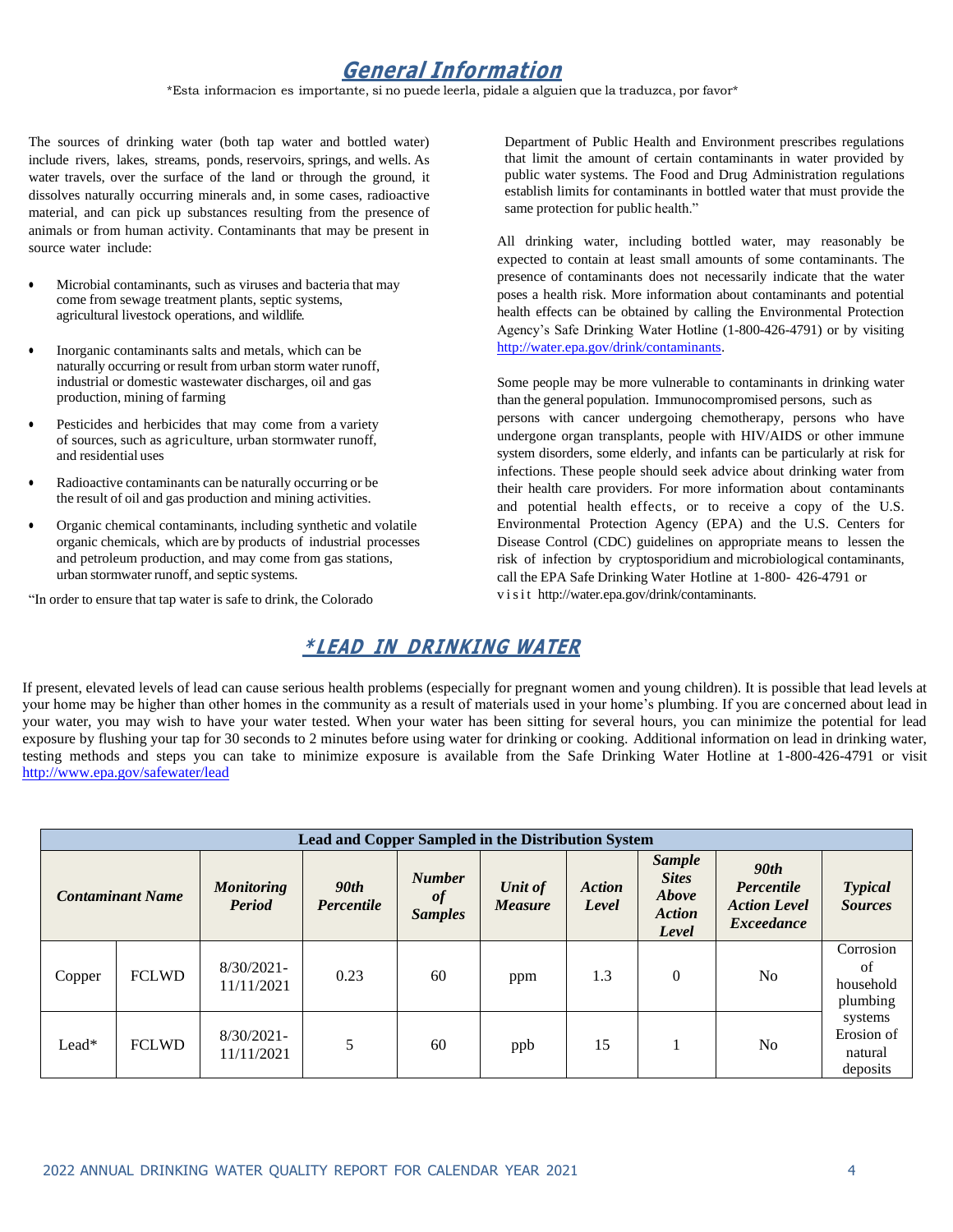| Disinfection Byproducts (TTHMs, HAA5, and Chlorite) Sampled in the Distribution System |              |      |                                                      |                                                                            |                                       |                           |            |             |                                |                                                 |  |  |
|----------------------------------------------------------------------------------------|--------------|------|------------------------------------------------------|----------------------------------------------------------------------------|---------------------------------------|---------------------------|------------|-------------|--------------------------------|-------------------------------------------------|--|--|
| <b>Contaminant Name</b>                                                                |              | Year | Average<br>of<br><i>Individual</i><br><b>Samples</b> | Range of<br><b>Individual</b><br><b>Samples</b><br>$(Lowest -$<br>Highest) | <b>Number</b><br>of<br><b>Samples</b> | Unit of<br><b>Measure</b> | <b>MCL</b> | <b>MCLG</b> | <b>MCL</b><br><b>Violation</b> | <b>Typical</b><br><b>Sources</b>                |  |  |
| Chlorite                                                                               | <b>FCLWD</b> | 2021 | 0.36                                                 | $0.17 - 0.44$                                                              | 6                                     | ppb                       | 1.0        | 0.8         | N <sub>o</sub>                 |                                                 |  |  |
| <b>Total Haloacetic</b><br>Acids (HAA5)                                                | <b>FCLWD</b> | 2021 | 18.41                                                | 12.2-25.9                                                                  | 24                                    | ppb                       | 60         | N/A         | N <sub>o</sub>                 | By-Product of<br>drinking water<br>disinfection |  |  |
| Total<br>Trihalomethames<br>(TTHM)                                                     | <b>FCLWD</b> | 2021 | 25.7                                                 | 14.4-38.2                                                                  | 24                                    | ppb                       | 80         | N/A         | N <sub>o</sub>                 |                                                 |  |  |

|                                                                                                                                                                                                                                                 | Disinfectants sampled in the Distribution System |                    |                                                                                  |                                                |                       |                                    |             |  |  |  |
|-------------------------------------------------------------------------------------------------------------------------------------------------------------------------------------------------------------------------------------------------|--------------------------------------------------|--------------------|----------------------------------------------------------------------------------|------------------------------------------------|-----------------------|------------------------------------|-------------|--|--|--|
| <b>TT Requirement:</b> At least 95% of samples per period (month or quarter) must be at least 0.2 ppm or if sample size is less than 40 no more than 1<br>sample is below 0.2 ppm.<br>Typical Sources: Water Additive used to control microbes. |                                                  |                    |                                                                                  |                                                |                       |                                    |             |  |  |  |
| <b>Disinfectant Name</b>                                                                                                                                                                                                                        |                                                  | <b>Time Period</b> | <b>Results</b>                                                                   | <b>Number of Samples</b><br><b>Below Level</b> | <b>Sample</b><br>Size | <b>TT/MRDL</b><br><b>Violation</b> | <b>MRDL</b> |  |  |  |
| Chlorine                                                                                                                                                                                                                                        | <b>FCLWD</b>                                     | December,<br>2021  | <b>Lowest Period</b><br>Percentage samples<br>meeting TT<br>Requirement:<br>100% | $\Omega$                                       | 60                    | N <sub>0</sub>                     | $4.0$ ppm   |  |  |  |

| Turbidity Sampled at the Entry Point to the Distribution System |                         |                                |                                                                                                                                                                           |                                                                              |                               |                                  |  |  |  |  |  |
|-----------------------------------------------------------------|-------------------------|--------------------------------|---------------------------------------------------------------------------------------------------------------------------------------------------------------------------|------------------------------------------------------------------------------|-------------------------------|----------------------------------|--|--|--|--|--|
|                                                                 | <b>Contaminant Name</b> |                                | <b>Level Found</b>                                                                                                                                                        | <b>TT</b> Requirement                                                        | <b>TT</b><br><b>Violation</b> | <b>Typical</b><br><b>Sources</b> |  |  |  |  |  |
|                                                                 |                         | May 29                         | Highest single measurement:<br>0.075 NTU                                                                                                                                  | Maximum 1 NTU for any<br>single measurement                                  | N <sub>o</sub>                |                                  |  |  |  |  |  |
| Turbidity                                                       | <b>SCFP</b>             | Month:<br>Met all 12<br>months | Lowest monthly percentage of<br>In any month, at least 95%<br>samples meeting TT<br>of samples must be less<br>requirement<br>for our technology:<br>than 0.3 NTU<br>100% |                                                                              | N <sub>o</sub>                |                                  |  |  |  |  |  |
|                                                                 | FC                      | February                       | Highest single measurement<br>0.09 NTU                                                                                                                                    | Maximum 1 NTU for any<br>single measurement                                  | N <sub>0</sub>                | Soil<br>Runoff                   |  |  |  |  |  |
|                                                                 |                         | Month:<br>Dec.                 | Lowest monthly percentage of<br>samples meeting TT<br>requirement<br>for our technology:<br>100%                                                                          | In any month, at least 95%<br>of samples must be less<br>than 0.3 NTU        | N <sub>0</sub>                |                                  |  |  |  |  |  |
|                                                                 | <b>LVLD</b>             | Date/Month:<br>Jul             | <b>Highest Single measurement:</b><br>1.111 NTU                                                                                                                           | Maximum 1 NTU for any<br>single measurement                                  | No                            |                                  |  |  |  |  |  |
|                                                                 |                         | Month:<br>Oct                  | Lowest monthly percentage of<br>samples meeting TT requirement for<br>our technology: 99 %                                                                                | In any month, at least 95% of<br>samples must be less than 0.3<br><b>NTU</b> | No                            |                                  |  |  |  |  |  |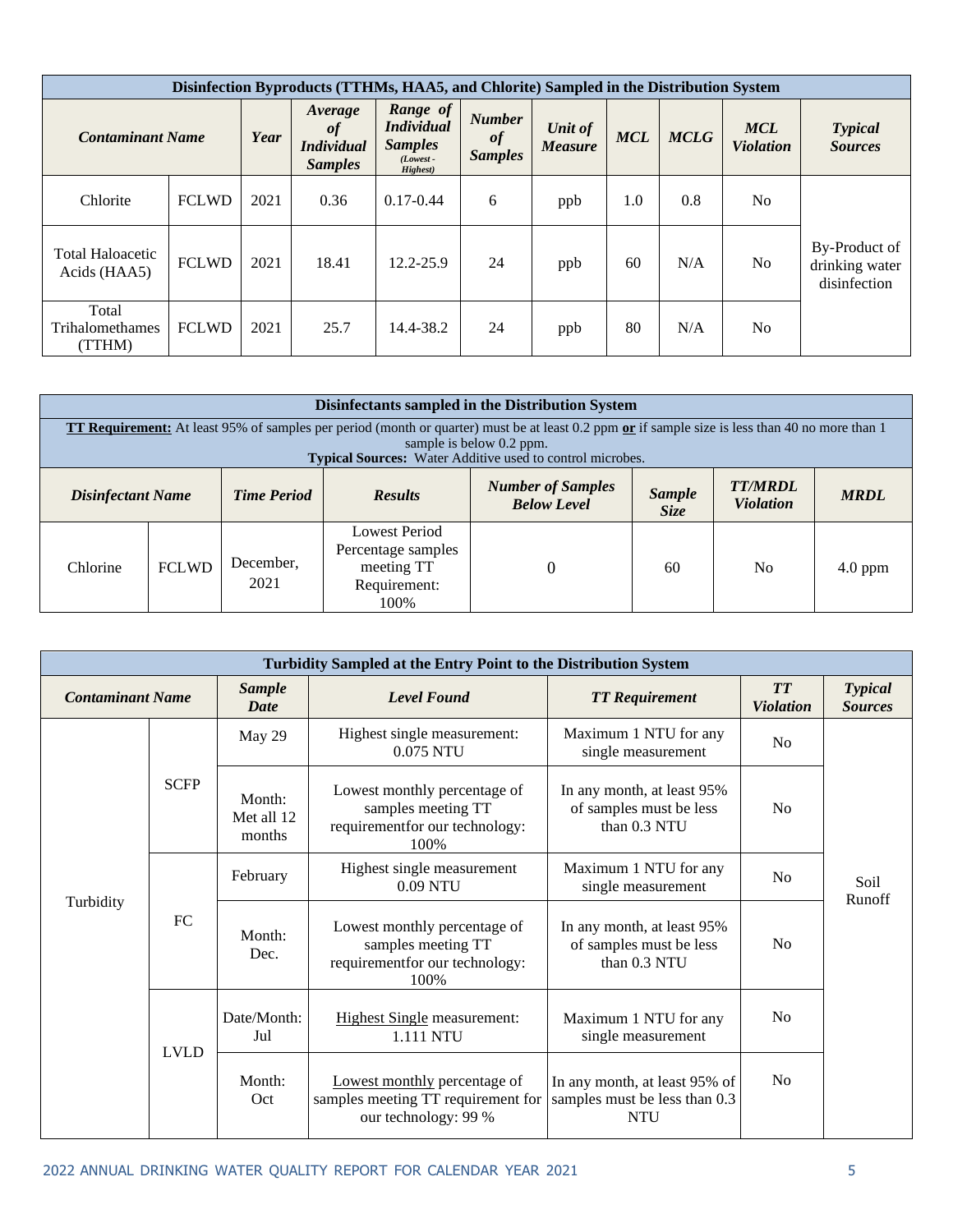|                            | Inorganic Contaminants Sampled at the Entry Point to the Distribution System |      |         |                              |                                             |                           |                |                |                                |                                                                                                                            |  |  |  |
|----------------------------|------------------------------------------------------------------------------|------|---------|------------------------------|---------------------------------------------|---------------------------|----------------|----------------|--------------------------------|----------------------------------------------------------------------------------------------------------------------------|--|--|--|
| Contaminant<br><b>Name</b> |                                                                              | Year | Average | Range<br>Low-<br><b>High</b> | <b>Number</b><br>$\it of$<br><b>Samples</b> | Unit of<br><b>Measure</b> | <b>MCL</b>     | <b>MCLG</b>    | <b>MCL</b><br><b>Violation</b> | <b>Typical Sources</b>                                                                                                     |  |  |  |
|                            | <b>SCFP</b>                                                                  | 2021 | 0.02    | 0.02<br>to<br>0.02           | 4                                           | ppm                       | $\overline{c}$ | 2              | N <sub>o</sub>                 | Discharge or drilling waste;                                                                                               |  |  |  |
| <b>Barium</b>              | FC                                                                           | 2021 | 0.02    | 0.02<br>to<br>0.02           | 1                                           | ppm                       | $\overline{2}$ | $\overline{2}$ | N <sub>o</sub>                 | Discharge from metal refineries;<br>Erosion of natural deposits.                                                           |  |  |  |
|                            | <b>LVLD</b>                                                                  | 2021 | 0.01    | 0.01<br>to<br>0.01           | $\mathbf{1}$                                | ppm                       | $\overline{c}$ | $\overline{2}$ | No                             |                                                                                                                            |  |  |  |
| Fluoride                   | <b>SCFP</b>                                                                  | 2021 | 0.53    | 0.12<br>to<br>0.69           | 4                                           | ppm                       | 4              | $\overline{4}$ | N <sub>o</sub>                 | Erosion of natural deposits; Water<br>additive that promotes strong teeth;                                                 |  |  |  |
|                            | FC                                                                           | 2021 | 0.61    | 0.61<br>to<br>0.61           | $\mathbf{1}$                                | ppm                       | 4              | $\overline{4}$ | N <sub>o</sub>                 | Discharge from fertilizer and<br>aluminum factories.                                                                       |  |  |  |
|                            | <b>LVLD</b>                                                                  | 2021 | 0.72    | 0.72<br>to<br>0.72           | $\mathbf{1}$                                | ppm                       | $\overline{4}$ | $\overline{4}$ | N <sub>o</sub>                 |                                                                                                                            |  |  |  |
| Nitrate                    | <b>SCFP</b>                                                                  | 2021 | 0.04    | 0.01<br>to<br>0.10           | 4                                           | ppm                       | 10             | 10             | N <sub>o</sub>                 | Runoff from fertilizer use;<br>leaching from septic tanks, sewer;<br>erosion of natural deposits.                          |  |  |  |
|                            | <b>LVLD</b>                                                                  | 2021 | 0.30    | 0.30<br>to<br>0.30           | 1                                           | ppm                       | 10             | 10             | N <sub>o</sub>                 |                                                                                                                            |  |  |  |
| Antimony                   | <b>SCFP</b>                                                                  | 2021 | 0.24    | 0.0<br>to<br>0.94            | 4                                           | ppb                       | 6              | 6              | N <sub>o</sub>                 | Discharge from petroleum<br>refineries; fire retardants;<br>ceramics; electronics; solder                                  |  |  |  |
| Mercury                    | <b>SCFP</b>                                                                  | 2021 | 0.10    | $0.00\,$<br>to<br>0.40       | 4                                           | ppb                       | $\overline{2}$ | $\overline{2}$ | No                             | Erosion of natural deposits;<br>discharge from refineries and<br>factories; runoff from landfills;<br>runoff from cropland |  |  |  |
| Selenium                   | <b>SCFP</b>                                                                  | 2021 | 0.19    | 0.00<br>to<br>0.76           | $\overline{\mathcal{A}}$                    | ppb                       | 50             | 50             | No                             | Discharge from petroleum and<br>metal refineries; erosion of natural<br>deposits; discharge from mines                     |  |  |  |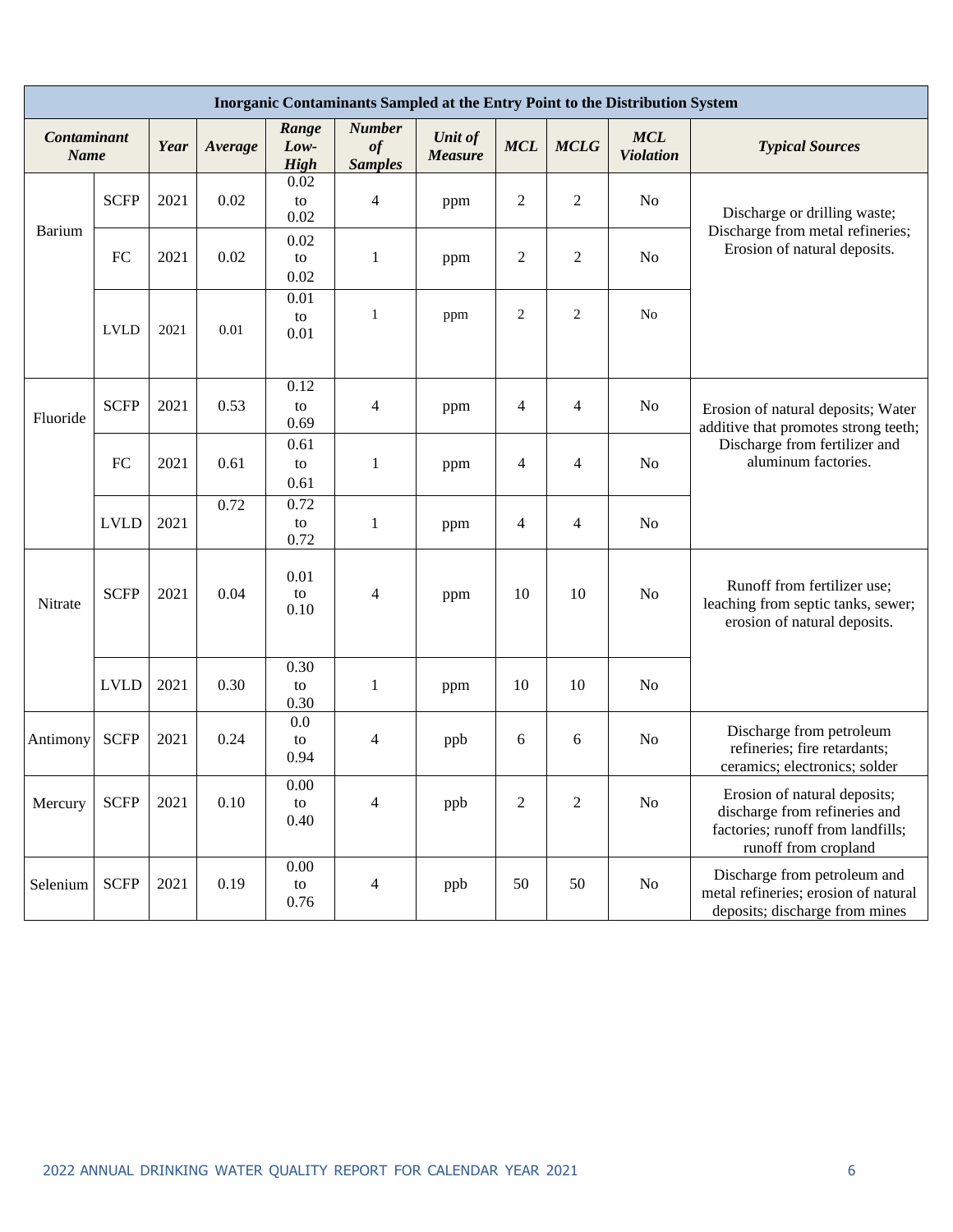|                                   | Total Organic Carbon (Disinfection By-Products Precursor) Percentage Removal Ratio of Raw & Finished Water |      |                                                  |                                                                                           |                                      |                           |                                      |                               |                                  |  |  |  |
|-----------------------------------|------------------------------------------------------------------------------------------------------------|------|--------------------------------------------------|-------------------------------------------------------------------------------------------|--------------------------------------|---------------------------|--------------------------------------|-------------------------------|----------------------------------|--|--|--|
| <b>Contaminant</b><br><b>Name</b> |                                                                                                            | Year | Average of<br><b>Individual Ratio</b><br>samples | Range of<br><b>Individual</b><br><b>Ratio</b><br><b>Samples</b><br>$(Lowest-$<br>Highest) | Number of<br>Ratio<br><b>Samples</b> | Unit of<br><b>Measure</b> | <b>TT</b><br><b>Minimum</b><br>Ratio | <b>TT</b><br><b>Violation</b> | <b>Typical</b><br><b>Sources</b> |  |  |  |
| Total<br>Organic                  | <b>SCFP</b>                                                                                                | 2021 | 1.19                                             | $0.76 - 1.61$                                                                             | 12                                   | Ratio                     |                                      | N <sub>o</sub>                | Naturally<br>present in the      |  |  |  |
| Carbon                            | FC                                                                                                         | 2021 | 1.27                                             | $1.1 - 1.39$                                                                              | 12                                   | Ratio                     |                                      | N <sub>o</sub>                | environment                      |  |  |  |
|                                   | <b>LVLD</b>                                                                                                | 2021 | 1.42                                             | 1.16-1.71                                                                                 | 12                                   | Ratio                     |                                      | N <sub>o</sub>                |                                  |  |  |  |

| <b>Secondary Contaminants**</b>                                                                                                                                                                               |                         |      |         |                            |                    |                 |  |  |  |  |  |
|---------------------------------------------------------------------------------------------------------------------------------------------------------------------------------------------------------------|-------------------------|------|---------|----------------------------|--------------------|-----------------|--|--|--|--|--|
| Secondary standards are non-enforceable guidelines for contaminants that may cause cosmetic effects (such as skin/tooth<br>discoloration) or aesthetic effects (ie. taste, odor, or color) in drinking water. |                         |      |         |                            |                    |                 |  |  |  |  |  |
|                                                                                                                                                                                                               | <b>Contaminant Name</b> | Year | Average | Range of<br><b>Results</b> | <b>Sample Size</b> | Unit of measure |  |  |  |  |  |
|                                                                                                                                                                                                               | <b>SCFP</b>             | 2021 | 9.43    | $8.2 - 11.1$               | 4                  | ppm             |  |  |  |  |  |
| Sodium                                                                                                                                                                                                        | FC.                     | 2021 | 3.58    | 3.58-3.58                  | 1                  | ppm             |  |  |  |  |  |
|                                                                                                                                                                                                               | <b>LVLD</b>             | 2021 | 15.3    | $15.3 - 15.3$              |                    | ppm             |  |  |  |  |  |

| Radionuclides Samples at the Entry Point to the Distribution System |             |      |         |                                                       |  |                           |            |                |                                |                             |  |
|---------------------------------------------------------------------|-------------|------|---------|-------------------------------------------------------|--|---------------------------|------------|----------------|--------------------------------|-----------------------------|--|
| <b>Contaminant</b><br><b>Name</b>                                   |             | Year | Average | Range<br>Low-<br>Sample<br><b>Size</b><br><b>High</b> |  | Unit of<br><b>Measure</b> | <b>MCL</b> | <b>MCLG</b>    | <b>MCL</b><br><b>Violation</b> | <b>Typical Sources</b>      |  |
| Combined<br>Radium                                                  | <b>LVLD</b> | 2020 | 1.4     | 1.4<br>to<br>1.4                                      |  | pCi/L                     |            | $\overline{0}$ | No                             | Erosion of natural deposits |  |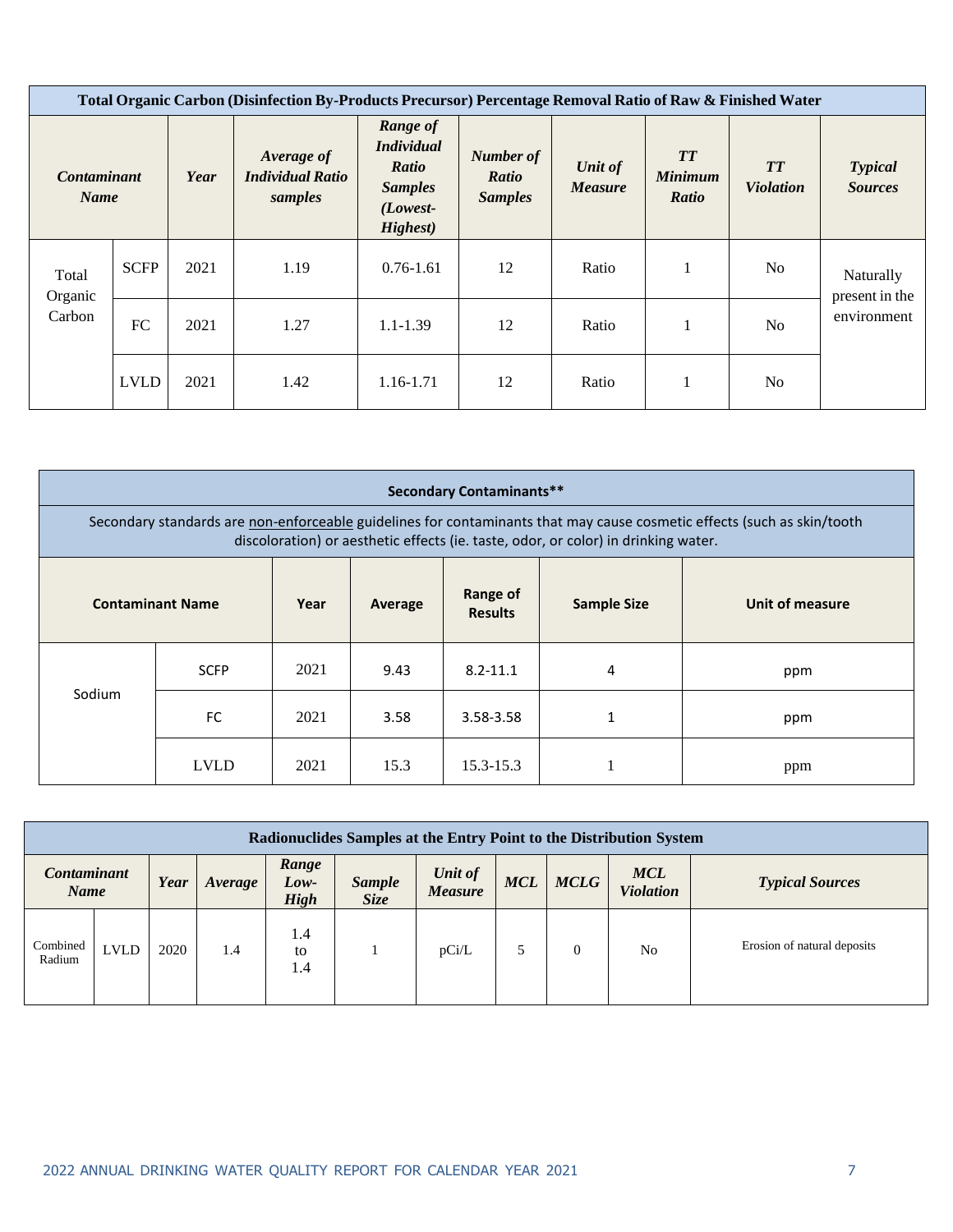#### **Unregulated Contaminants Sampled Within the Distribution System**

EPA hasimplemented the Unregulated Contaminant Monitoring Rule (UCMR) to collect data for contaminants that are suspected to be present in drinking water and do not have health-based standards set under the Safe Drinking Water Act. EPA uses the results of UCMR monitoring to learn about the occurrence of unregulated contaminants in drinking water and to decide whether or not these contaminants will be regulated in the future. We performed monitoring and reported the analytical results of the monitoring to EPA in accordance with its Unregulated Contaminant Monitoring Rule (UCMR). Once EPA reviews the submitted results, the results are made available in the EPA's National Contaminant Occurrence Database (NCOD) [\(http://www.epa.gov/dwucmr/national-contaminant-occurrence-database-ncod\).](http://www.epa.gov/dwucmr/national-contaminant-occurrence-database-ncod)) Consumers can review UCMR results by accessing the NCOD. Contaminants that were detected during our UCMR sampling and the corresponding analytical results are provided below.

| <b>Contaminants Sampled Within the Distribution System</b> |               |         |                                  |             |                         |  |  |  |  |  |  |
|------------------------------------------------------------|---------------|---------|----------------------------------|-------------|-------------------------|--|--|--|--|--|--|
| <b>Contaminant Name</b>                                    | Year          | Average | <b>Range Low-</b><br><b>High</b> | Sample Size | <b>Units of Measure</b> |  |  |  |  |  |  |
| BROMOCHLOROACETIC ACID                                     | 2019-<br>2020 | 1.07    | $0.401 - 1.61$                   | 16          | ug/L                    |  |  |  |  |  |  |
| BROMODICHLOROACETIC ACID                                   | 2019-<br>2020 | 1.11    | $0.745 - 1.58$                   | 16          | ug/L                    |  |  |  |  |  |  |
| DICHLOROACETIC ACID                                        | 2019-<br>2020 | 9.95    | 4.20-13.9                        | 16          | ug/L                    |  |  |  |  |  |  |
| TRICHLOROACETIC ACID                                       | 2019-<br>2020 | 13.11   | 8.12-17.4                        | 16          | ug/L                    |  |  |  |  |  |  |
| <b>MANGANESE</b>                                           | 2019-<br>2020 | 0.50    | $< 0.400 - 1.03$                 | 8           | ug/L                    |  |  |  |  |  |  |